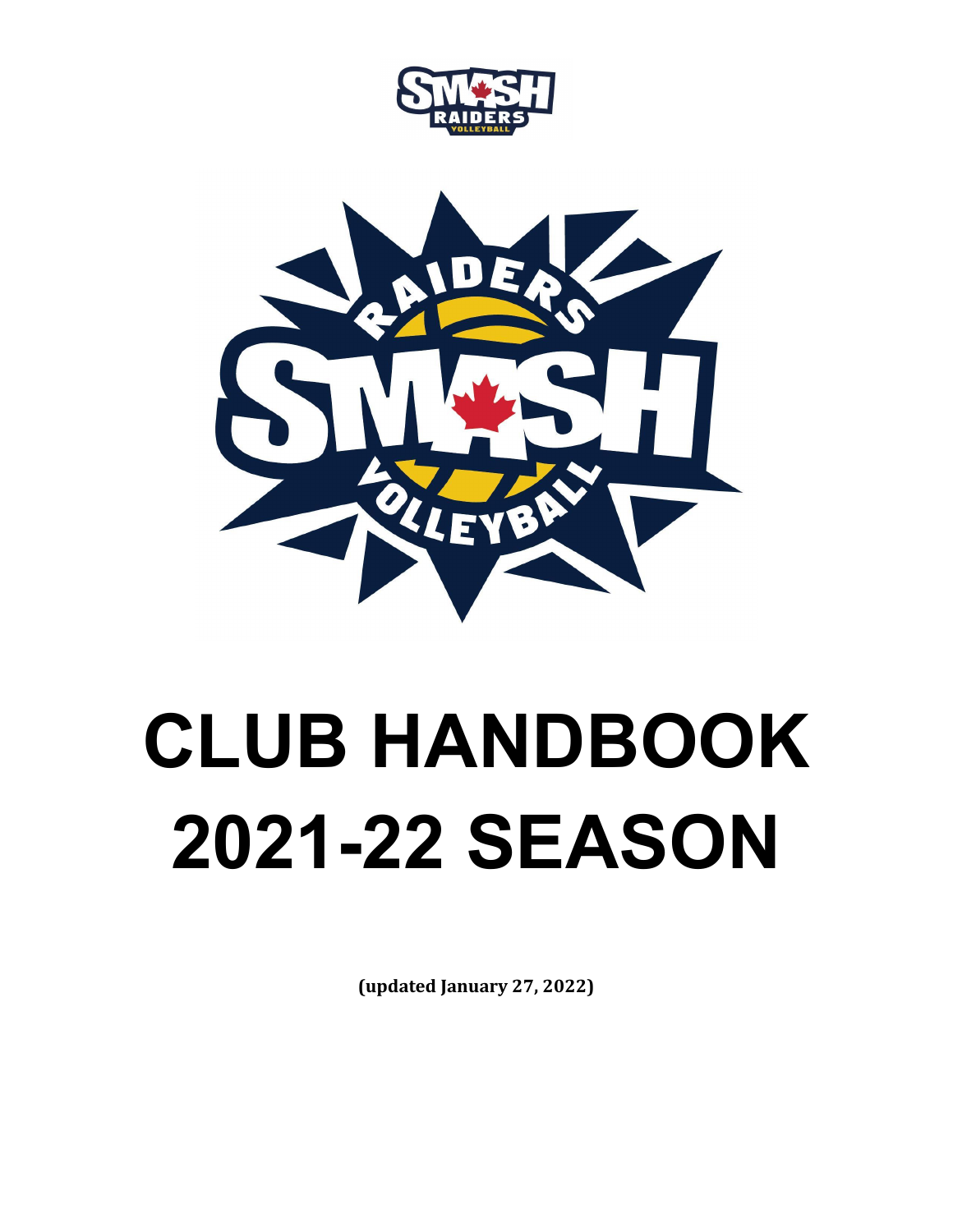

# Table of Contents

| 2021-2022 Smash Raiders Staff                 | 3  |
|-----------------------------------------------|----|
| Smash Raiders Volleyball Club Philosophies    | 4  |
| SRVC Code of Conduct – Coaches' Commitments   | 5  |
| SRVC Code of Conduct – Athletes' Commitments  | 6  |
| SRVC Code of Conduct – Parents' Commitments   | 7  |
| Playing Time Policy                           | 8  |
| Payment Guidelines, Budgeting & Refund Policy | 9  |
| <b>Conflict Resolution Policy</b>             | 10 |
| Communications/Media Release                  | 11 |
| Athlete Medical Information                   | 12 |
| Accident Insurance Program                    | 13 |
| Social Media Policy                           | 14 |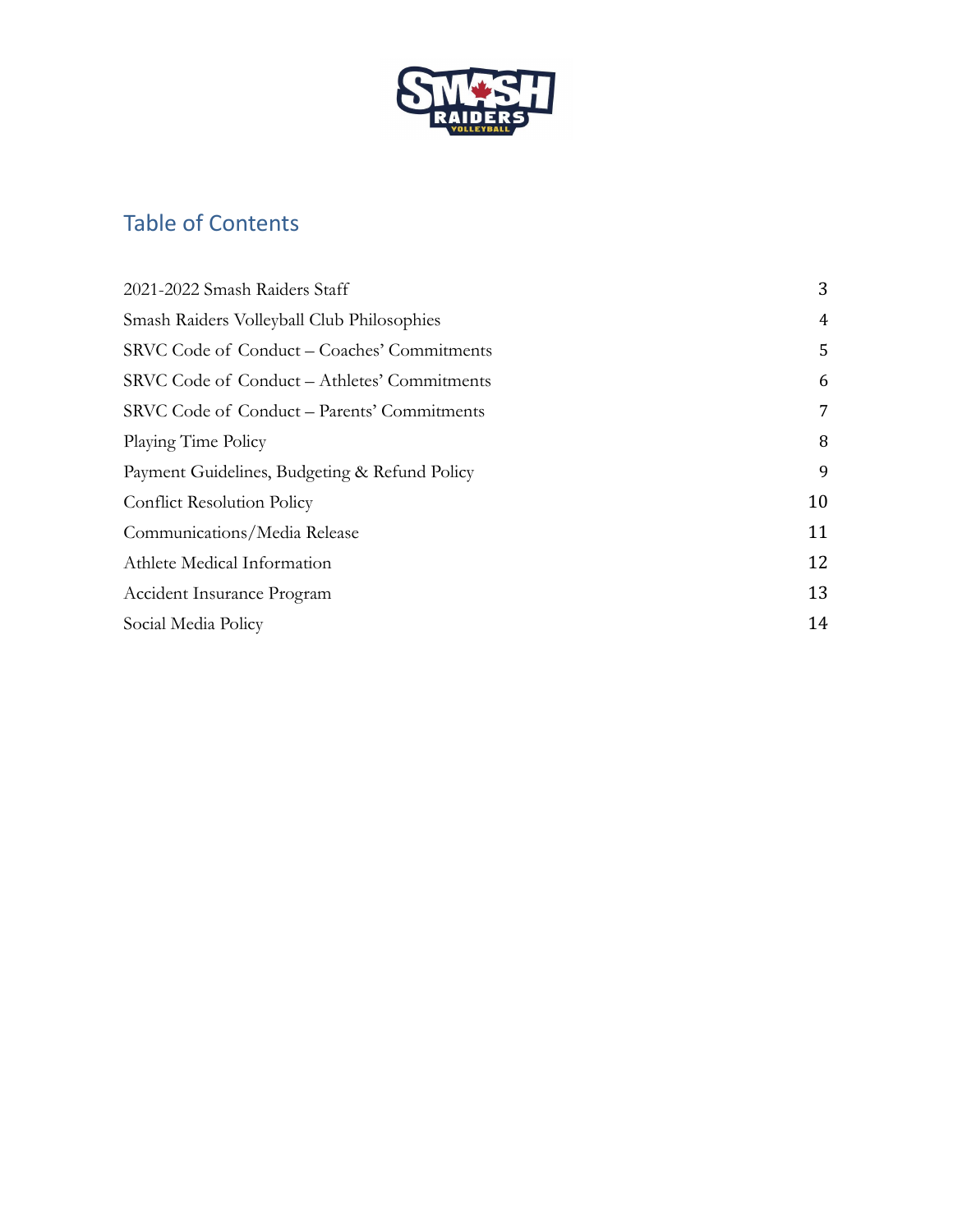

# <span id="page-2-0"></span>**2021-2022 Smash Raiders Staff/Volunteers**

**Club President & Technical Director** – Tauri Caputo

**Secretary/Treasurer** – Mary Jane Haist

**Director at Large** – Logan Caputo

## **Rep Teams**

| 13U United*  | Head Coaches - Jerry Olejarz & Aleksandar Ljubicic    |
|--------------|-------------------------------------------------------|
| 14U Cyclones | <b>Co-Coaches</b> – Andrew Courchesne & Cory Giacinti |
| 14U Boom     | Head Coach - Samara Sevor                             |
| 15U Bolt     | <b>Head Coach</b> – Geoff Matheson                    |
| 15U Strikers | <b>Head Coach - Will Guest</b>                        |
| 16U Velocity | <b>Head Coach</b> – Jenny Lynn Pellegrino             |
| 16U Vortex   | <b>Head Coach</b> – Paul Guagliano                    |
| 17U Voltage  | <b>Head Coach</b> – Matthew Schnarr                   |
| 17U Force    | Head Coach - Will Guest                               |
| 18U Element  | Head Coach - Kimberli Schofield                       |
| 18U Awaken   | <b>Head Coach</b> – Jason Pundyk                      |

<span id="page-2-1"></span>\*Will split into multiple teams for competition.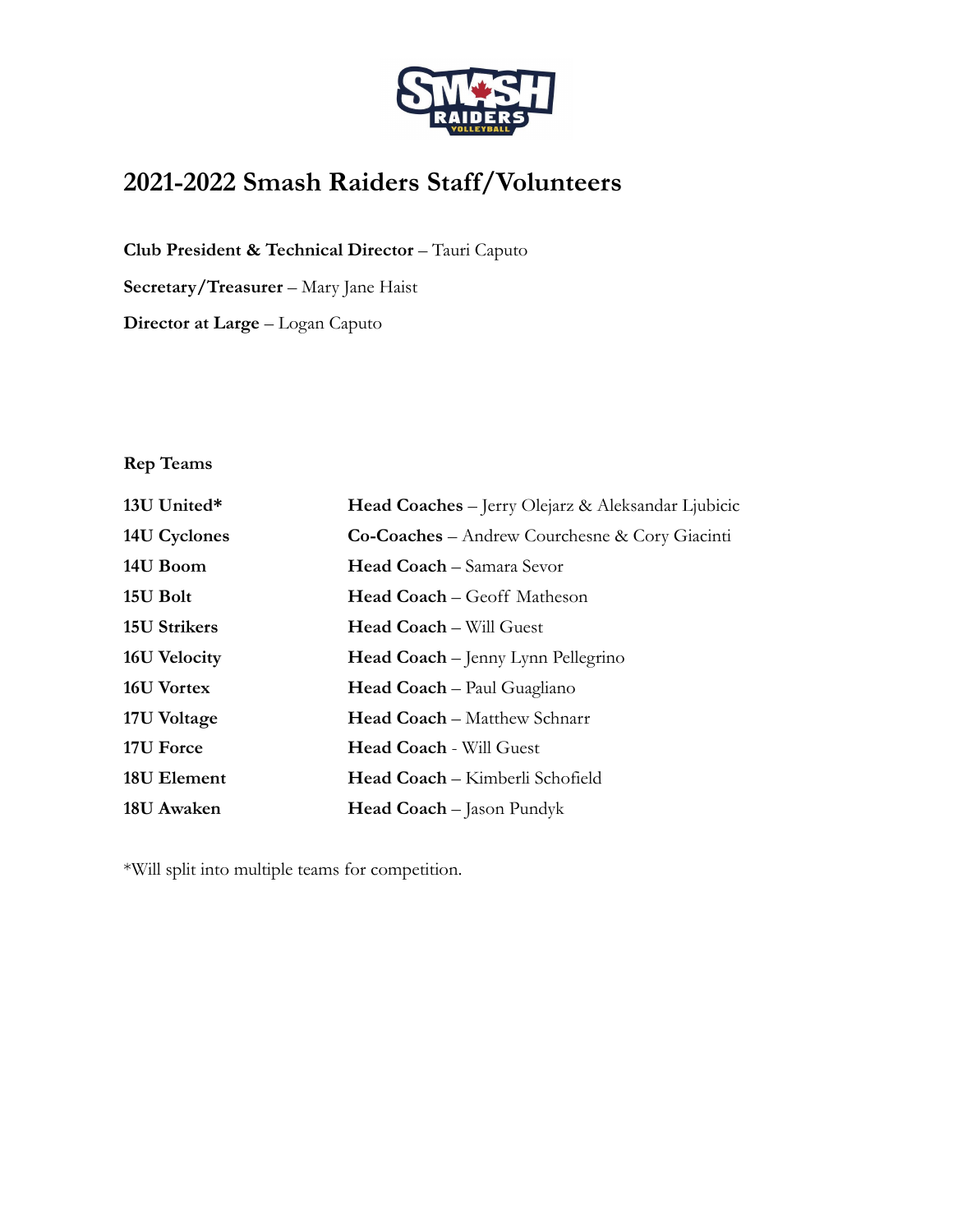

# **Smash Raiders Volleyball Club Philosophies**

We are dedicated to creating and maintaining:

- An environment that is built on respect, trust, integrity, and honesty.
- An environment that is conducive to both learning and achieving.
- An inclusive environment where diversity is celebrated, and where all players and coaches (regardless of sexual orientation, race, or ability) are welcomed.

We strive to:

- Support the volleyball community whenever possible.
- Support our athletes at all times.
- Provide high quality programming, instruction and coaching at a fair and reasonable price.
- Pursue a culture of hard work, improvement, support, caring, integrity and loyalty.
- Compete at an Elite level without becoming Elitist.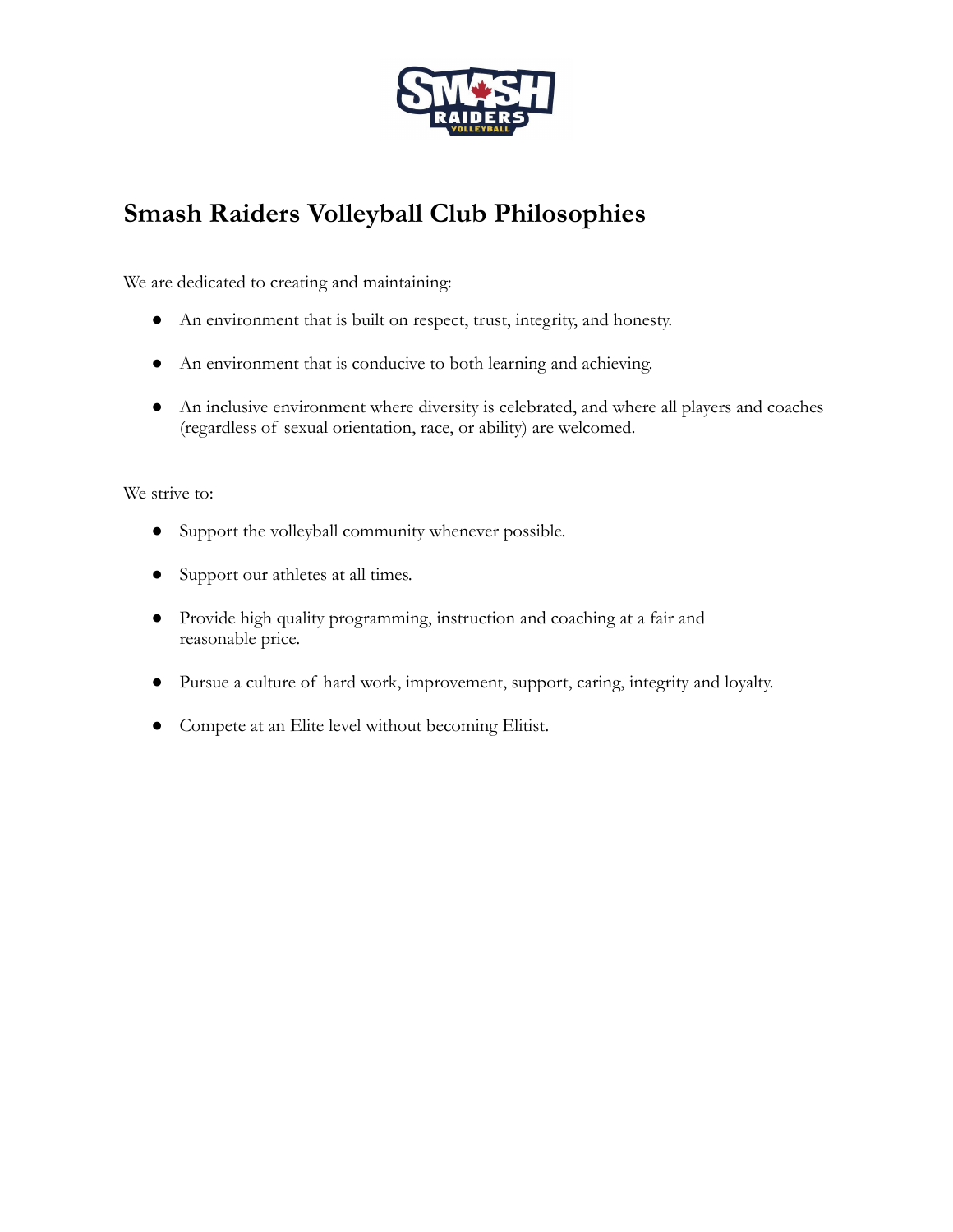

# <span id="page-4-0"></span>**SRVC Code of Conduct – Coaches' Commitments**

All coaches with the Smash Raiders Volleyball Club are expected to adhere to the following:

- Behave ethically by demonstrating respect for the rules and spirit of competition in the Ontario Volleyball Association.
- Respect the dignity and feelings of young athletes by behaving in a manner that is fair, open, and equitable.
- Treat officials, parents, spectators, and other participants in competition with respect and dignity by refraining from criticism and intemperate behavior.
- Manage the behaviour of athletes in competition and training to foster a supportive and cooperative environment.
- Monitor and address conflict in a sensitive and timely manner.
- Follow the practices of conflict resolution adopted by Smash Raiders Volleyball Club.
- Communicate clearly and regularly with athletes and parents about team-related matters such as training schedules.
- Encourage communication with athletes in order to develop confidence, self-efficacy, and a clear understanding of expectations.
- Communicate confidentially when speaking with parents, respecting others' right to privacy.
- Teach and develop the skills of volleyball through both effective discussion and activities that are tailored to the age, psychology and abilities of the player, ensuring that every team member has an opportunity to grow as a player and demonstrate their capabilities.
- Ensure the safety of her/his athletes by employing safe training techniques, maintaining an effective Emergency Action Plan, and following the ethical practices established by Volleyball Canada.
- Demonstrate a continuing commitment to improvement as a coach by regularly engaging in learning and accreditation activities.
- Abide by and demonstrate knowledge of all OVA and Volleyball Canada policies.
- Attend Club meetings as required.
- Select and work with the team manager, parent representative and Club Executive on such matters as tournament bookings and conflict resolution.
- As the Club's representative in our rental facilities, to be responsible for the condition and security of the equipment and property to the best of their ability.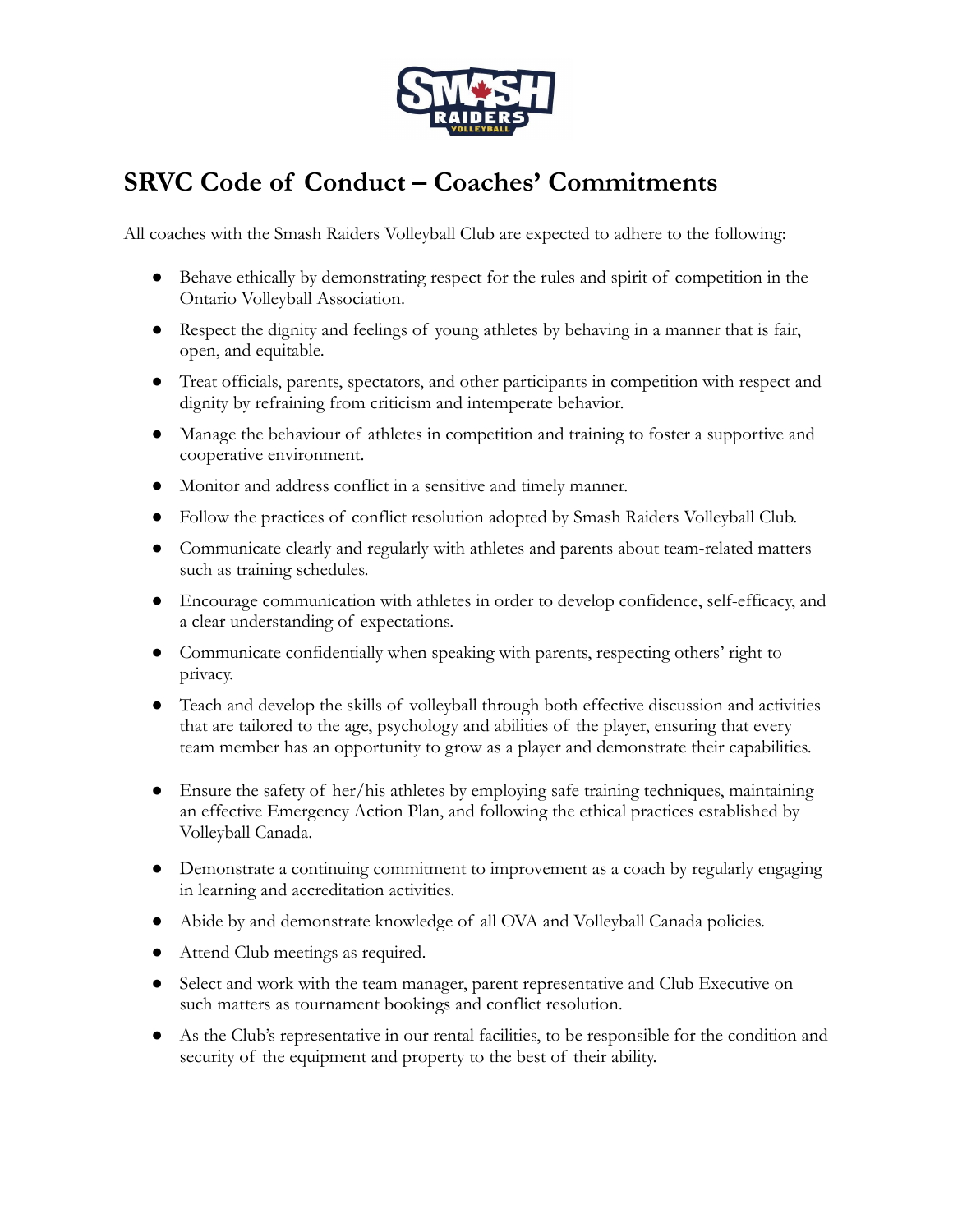

# <span id="page-5-0"></span>**SRVC Code of Conduct – Athletes' Commitments**

All athletes as members of the Smash Raiders Volleyball Club are expected to:

- Demonstrate respect and support for their teammates and coaches, as well as for officials and opponents.
- Refrain from participating in any personal or electronic communication that is critical of or disrespectful toward any member of the team, the Club, OVA or an opponent.
- Develop a positive relationship with the coaches through respectful dialogue and positive demeanor.
- Fulfill their responsibility as a member of the team by meeting their time commitments for training and competition. Each player is expected to manage his/her schoolwork, family life, and sporting activities in a way that enables him/her to meet all obligations (if a player is unable to attend a practice or a game, coaches must be informed at least 24 hours ahead of time).
- Arrive 10 minutes before the official start of practice to get dressed and help in the setup and organization of equipment. Store and safeguard volleyball equipment at the end of matches and practices.
- Fulfill their athletic potential by listening attentively to the coaches and implementing their suggestions in good faith.
- Strive to earn playing time through positive behaviour in practice (e.g. hustle and determination, perseverance, skill demonstration, lively communication, willingness to learn and grow).
- Accept the role they are given during competition and see it in the context of team success.
- Disclose all injuries to a coach that have a bearing on their ability to participate safely in practice or competition.
- Take good care of their playing and practice attire, ensuring that they are available and suitable at practice and games.
- Attend all tournaments unless substantial notification is provided and with approval.
- To behave appropriately, responsibly and respectfully as representatives of the Club during all Club activities and events.
- Follow all rules with respect to our rental facilities agreements and those of other OVA member clubs while guests in their facilities. To remain in only areas of our facilities we have permission to use.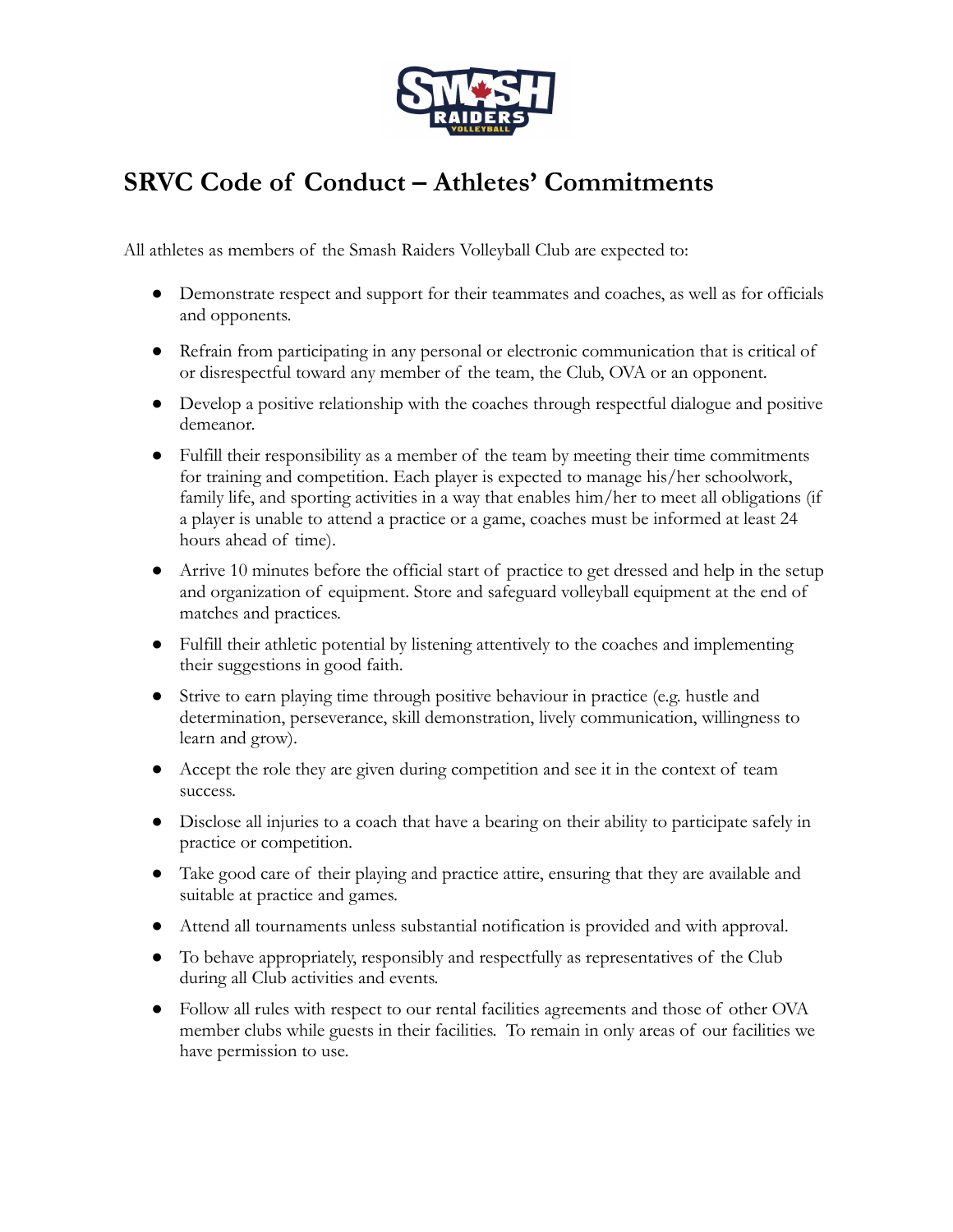

# <span id="page-6-0"></span>**SRVC Code of Conduct – Parents' Commitments**

Parents of athletes of Smash Raiders Volleyball Club are expected to:

- Complete the OVA Respect in Sport course.
- Ensure their child (player) knows the scope of their commitment to the team prior to accepting a position on it.
- Ensure their child (player) is punctual (early) for practices and games.
- Ensure the availability of their child (player) to attend all tournaments unless the absence is approved with substantial notice.
- Provide early notification (if possible) of any practice absences.
- Demonstrate, at all times and in all situations, respect and support for the members of the team and its coaches, as well as the officials, opponents, and spectators encountered during competition.
- Voice positive support for the team during matches.
- Refrain from participating in any personal or electronic communication that is critical, derogatory, hateful or disrespectful toward any member of the team, the Club, or an opponent.
- Refrain from approaching a coach during a game or tournament to discuss player selection, playing time or strategy.
- Respect the right of the coaching staff to conduct practices as they see fit.
- Follow the Club protocol of directing all concerns to the parent rep., Club Executive or Technical Director.
- Observe the 24-hour rule before raising a concern from a tournament/competition.
- Empower your child to communicate and address any concerns early by having them set a meeting with the coaches.
- Refrain from coaching your child from the sidelines during practices and matches.
- Have appropriate and adequate food and drinks available during tournaments.
- Ensure payment of any Club fees in a timely manner.

Please sign below to acknowledge your understanding of the SRVC Code of Conduct with regard to Athlete & Parental Commitments.

\_\_\_\_\_\_\_\_\_\_\_\_\_\_\_\_\_\_\_\_\_\_\_\_\_\_\_\_\_\_\_\_\_\_\_\_\_\_\_\_\_\_\_ \_\_\_\_\_\_\_\_\_\_\_\_\_\_\_\_\_\_\_\_\_\_\_\_\_\_\_\_\_\_\_\_\_\_\_\_\_\_\_

\_\_\_\_\_\_\_\_\_\_\_\_\_\_\_\_\_\_\_\_\_\_\_\_\_\_\_\_\_\_\_\_\_\_\_\_\_\_\_\_\_\_\_ \_\_\_\_\_\_\_\_\_\_\_\_\_\_\_\_\_\_\_\_\_\_\_\_\_\_\_\_\_\_\_\_\_\_\_\_\_\_\_\_

**Athlete's Name (Print) Date**

**Parent's Signature Athlete's Signature**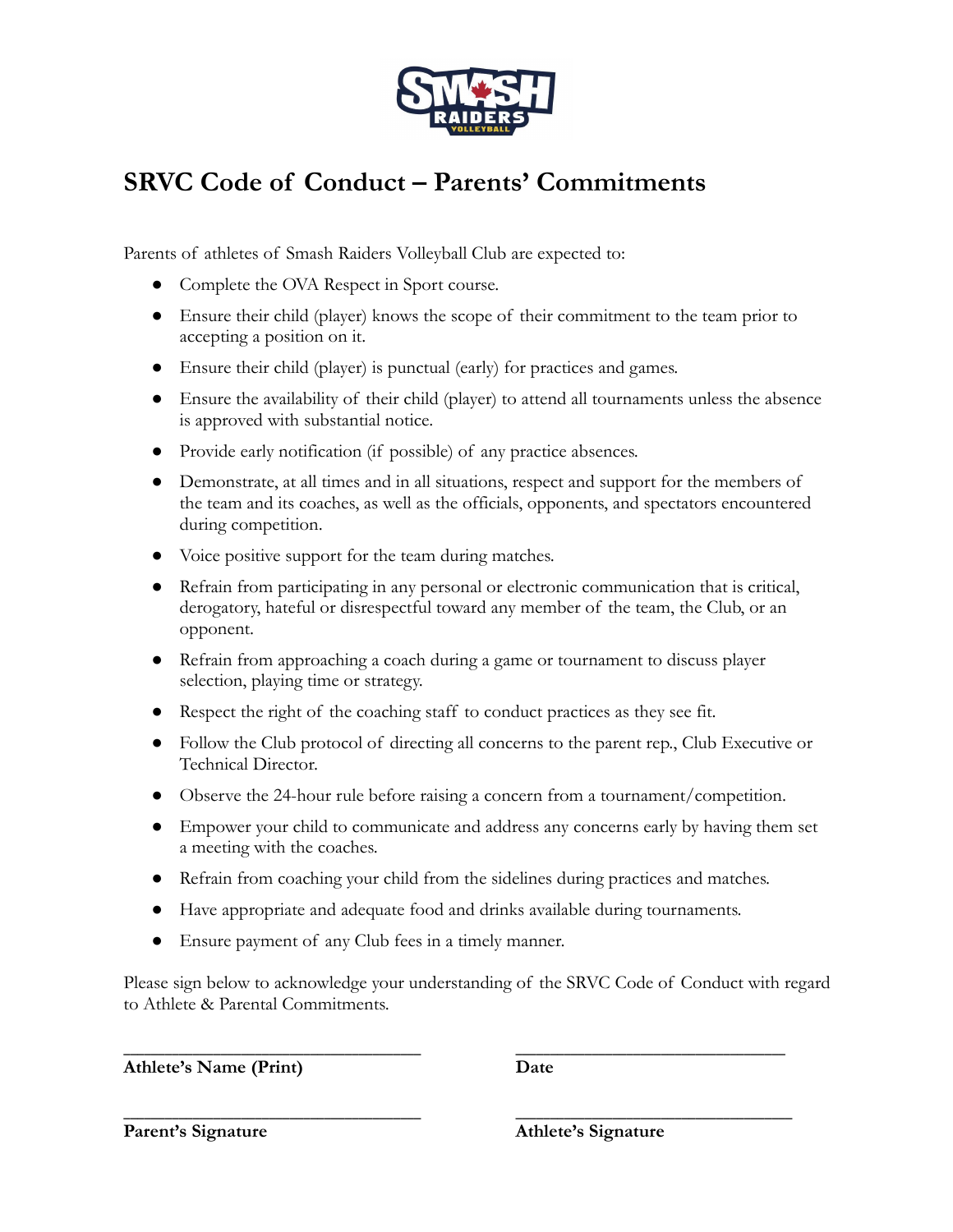

# <span id="page-7-0"></span>**Playing Time Policy**

A significant part of the coaches' role (and the most likely cause of conflict with parents and players) is the assignment of playing time. The following points reflect the parameters within which coaches at Smash Raiders Volleyball Club make decisions about how playing time is awarded:

- Each team in Smash Raiders Volleyball Club is committed to perform at the highest level possible.
- There is no equal-play policy in the Club, however, teams competing in OVA tournaments at the 16U (Trillium division) and younger age levels are subject to fair-play rules imposed by the OVA.
- Playing time is at the sole discretion of the coaching staff. Their goal is to achieve success for the team, and player selections will be made with that aim in mind and on the basis of a number of factors that continually change over the course of a set, match, and tournament. Factors determining how much playing time an athlete earns include:
	- State of technical skills.
	- Mentality and composure.
	- Interaction with others on the court.
	- Ability to execute the team's system.
	- Acknowledgement of work in practice.
	- Opportunity to gain experience from game play.
	- Situational factors (e.g. strength on serve).

Making good judgments about these factors is the most difficult job of the coaching staff. Athletes and parents can help in the following ways:

- Athletes engage in an on-going dialogue with the coaching staff to learn how to maximize your role with the team.
- Parents support your children in their effort to self-advocate and take responsibility for their development as athletes.

Please sign below to acknowledge your understanding of the SRVC philosophy regarding playing time.

\_\_\_\_\_\_\_\_\_\_\_\_\_\_\_\_\_\_\_\_\_\_\_\_\_\_\_\_\_\_\_\_\_\_\_\_ \_\_\_\_\_\_\_\_\_\_\_\_\_\_\_\_\_\_\_\_\_\_\_\_\_\_\_\_\_\_

\_\_\_\_\_\_\_\_\_\_\_\_\_\_\_\_\_\_\_\_\_\_\_\_\_\_\_\_\_\_\_\_\_\_\_\_ \_\_\_\_\_\_\_\_\_\_\_\_\_\_\_\_\_\_\_\_\_\_\_\_\_\_\_\_\_\_

**Athlete's Name (Print) Date**

**Athlete's Signature Parent's Signature**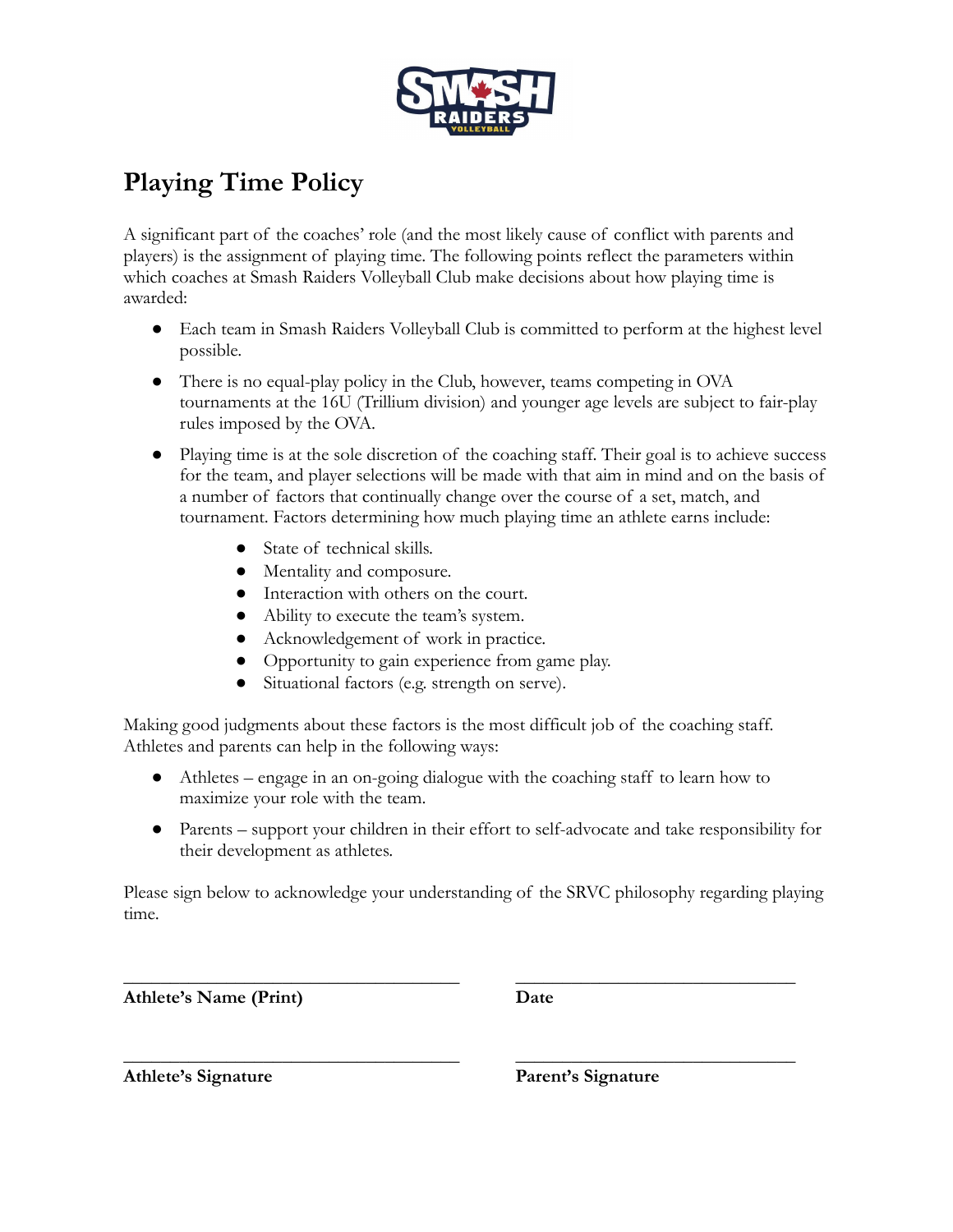

# <span id="page-8-0"></span>**Payment Guidelines, Budgeting & Refund Policies**

Volleyball can be an expensive sport to play and Smash Raiders Volleyball Club is committed to keeping costs down through effective use of our resources and assets as well as pursuing sponsorship and fundraising opportunities. In normal years, costs can range from approximately \$1,500 to more than \$3,000 for a season depending on the age group and the amount of tournaments that a team decides to participate in (which may or may not include travel).

All athletes are required to put down a deposit (\$500) in order to secure their spot on a team. Full payment is due by the given deadline (October 31, 2021) unless alternate arrangements are made. Athletes cannot play or practice if fees have not been paid. The Club Fees cover costs, including tournament entry fees, gym rentals, equipment costs, coach expenses, administration, uniforms, etc. Additional Team Fees are added to this amount based on team activities.

Smash Raiders Volleyball Club puts a significant amount of time and energy into determining Club fees. Final fees are based on all of the hard and soft costs of running the Club. Itemized budgets are not provided to teams.

As most costs are fixed regardless of the amount and level of participation, refunds cannot be provided for athletes who choose not to or cannot continue participating regardless of the reason or timing, unless the remainder of the team agrees to cover the refund to the athlete. **This includes an athlete no longer being able to participate due to an injury.**

In the case of the cancelation of the season in whole or in part or any event, due to, but not limited to "acts of God", changes in the laws of Canada or Province of Ontario, government restrictions, health epidemics, lockouts, strikes, storms, floods, fires or building safety issues, and whereby Smash Raiders Volleyball Club is able to recover funds specific to said event or season, these will be returned to the club members on a prorated basis.

Please sign below to acknowledge your understanding of the SRVC policies in regards to payment, budgeting and refunds.

\_\_\_\_\_\_\_\_\_\_\_\_\_\_\_\_\_\_\_\_\_\_\_\_\_\_\_\_\_\_\_\_\_\_\_\_ \_\_\_\_\_\_\_\_\_\_\_\_\_\_\_\_\_\_\_\_\_\_\_\_\_\_\_\_\_\_

**Athlete's Name (Print) Date**

\_\_\_\_\_\_\_\_\_\_\_\_\_\_\_\_\_\_\_\_\_\_\_\_\_\_\_\_\_\_\_\_\_\_\_\_ \_\_\_\_\_\_\_\_\_\_\_\_\_\_\_\_\_\_\_\_\_\_\_\_\_\_\_\_\_\_ **Athlete's Signature Parent's Signature**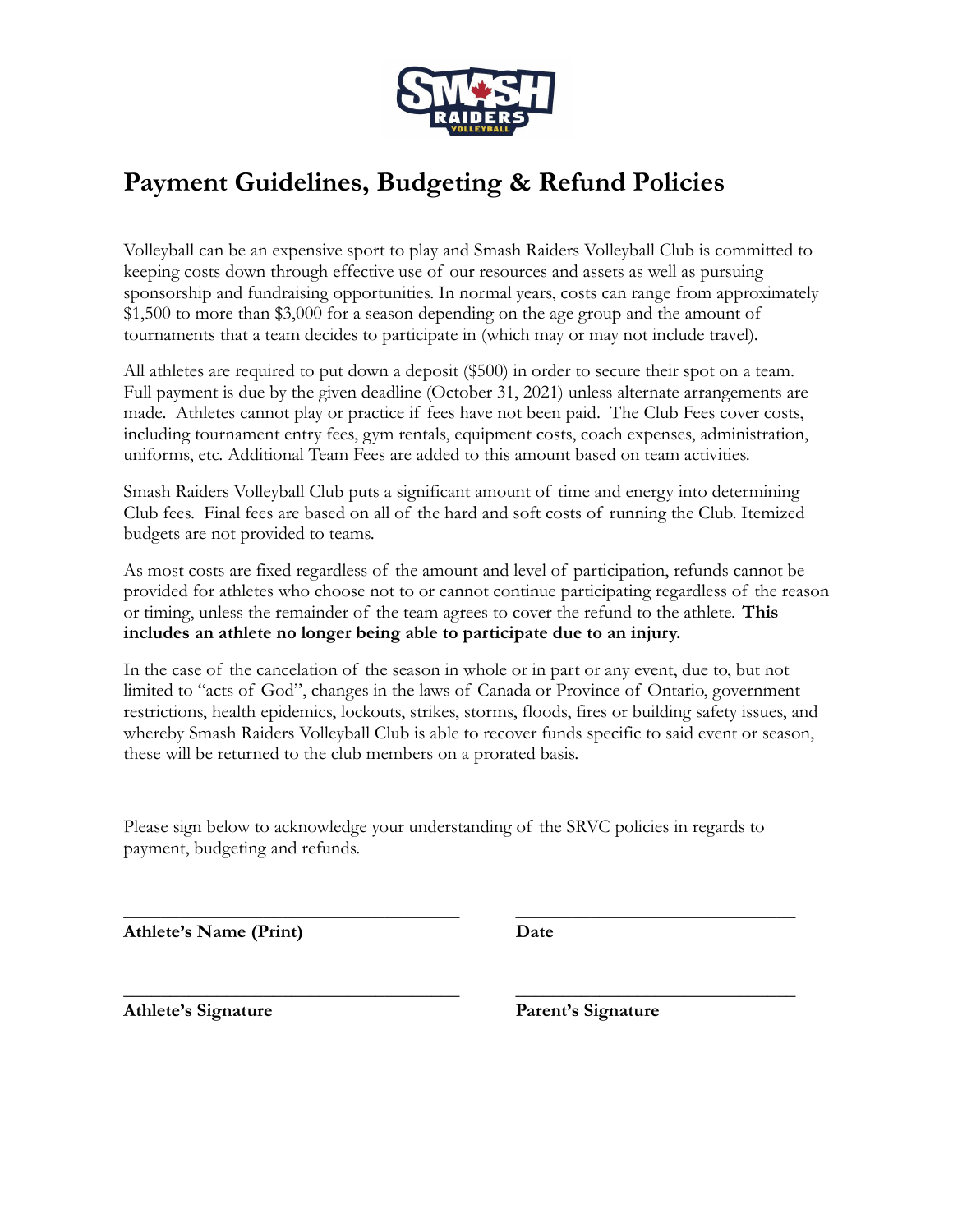

# <span id="page-9-0"></span>**Conflict Resolution Policy**

Smash Raiders Volleyball Club is committed to achievement at the highest possible level. As a club that strives to develop winning teams at an elite level of competition, there will always be a risk of disagreement and even conflict among parents, athletes, and coaches. Our priority is to anticipate this risk and respond in a manner that leads to resolution and understanding should conflict arise. To this end, we ask that all parents acknowledge and follow the policy described below.

- 1. Smash Raiders Volleyball Club expects that all of its members, including all athletes and their parents, will behave in a manner that is respectful of others and conducive to effective discussion.
- 2. Conflict is best resolved through dialogue and communication; therefore, when a concern arises, contact with the parent rep (following the 24-hour cooling off period described below in #6) should be made to share the concern.
- 3. Keep the number of participants in the discussion to a minimum. Do not broadcast the dispute or enlist participation from others.
- 4. Do not attempt to resolve the dispute during practice time.
- 5. Do not approach the coaching staff with concerns about playing time. That is a conversation that should involve coaches and players only.
- 6. Observe a cooling-off period of 24-hours between the cause of the concern and the approach to the parent rep.
- 7. If they are not satisfied with the response of the parent rep, parents should contact the coach directly and arrange a meeting to discuss. The parent rep may be asked to be present at this meeting.
- 8. If still not satisfied with the response, contact shall be made with the Technical Director or a member of the club executive to discuss the matter.
- 9. In the event that a coach has an issue with a player or parent, he/she will advise the Technical Director and then initiate a private conversation. If no resolution is reached, a letter will be sent to the parent and copied to the SRVC Executive for review. The Executive committee will make a decision about the appropriate action to take.

I acknowledge that I have read and agree to the policy for conflict resolution described above.

\_\_\_\_\_\_\_\_\_\_\_\_\_\_\_\_\_\_\_\_\_\_\_\_\_\_\_\_\_\_\_\_\_\_\_\_ \_\_\_\_\_\_\_\_\_\_\_\_\_\_\_\_\_\_\_\_\_\_\_\_\_\_\_\_\_\_

\_\_\_\_\_\_\_\_\_\_\_\_\_\_\_\_\_\_\_\_\_\_\_\_\_\_\_\_\_\_\_\_\_\_\_\_ \_\_\_\_\_\_\_\_\_\_\_\_\_\_\_\_\_\_\_\_\_\_\_\_\_\_\_\_\_\_

**Athlete's Name (Print) Date**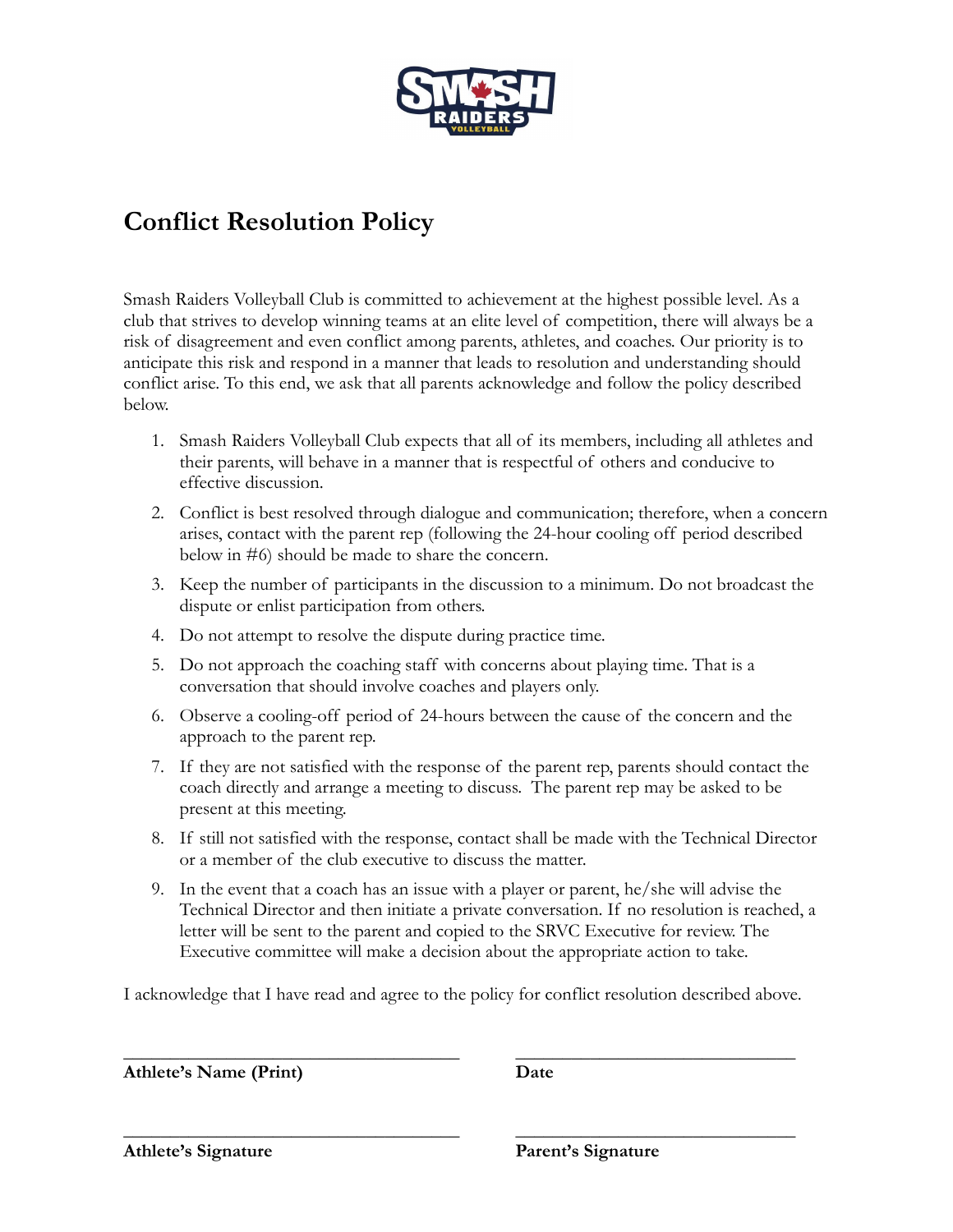

## <span id="page-10-0"></span>**Communications/Media Release**

Smash Raiders Volleyball Club uses images, videos and other non-sensitive information on its website, social media, and through other electronic means in order to publicize and celebrate the achievements of its athletes. Video is also used for tournament review, training and for recruitment purposes.

By signing below, you hereby agree to allow the Club to publish your child's name and image/video, and release the Club and its agents from any liability connected to the release of this information.

\_\_\_\_\_\_\_\_\_\_\_\_\_\_\_\_\_\_\_\_\_\_\_\_\_\_\_\_\_\_\_\_\_\_\_\_ \_\_\_\_\_\_\_\_\_\_\_\_\_\_\_\_\_\_\_\_\_\_\_\_\_\_\_\_\_\_

\_\_\_\_\_\_\_\_\_\_\_\_\_\_\_\_\_\_\_\_\_\_\_\_\_\_\_\_\_\_\_\_\_\_\_\_ \_\_\_\_\_\_\_\_\_\_\_\_\_\_\_\_\_\_\_\_\_\_\_\_\_\_\_\_\_\_

**Athlete's Name (Print) Date**

**Athlete's Signature Parent's Signature**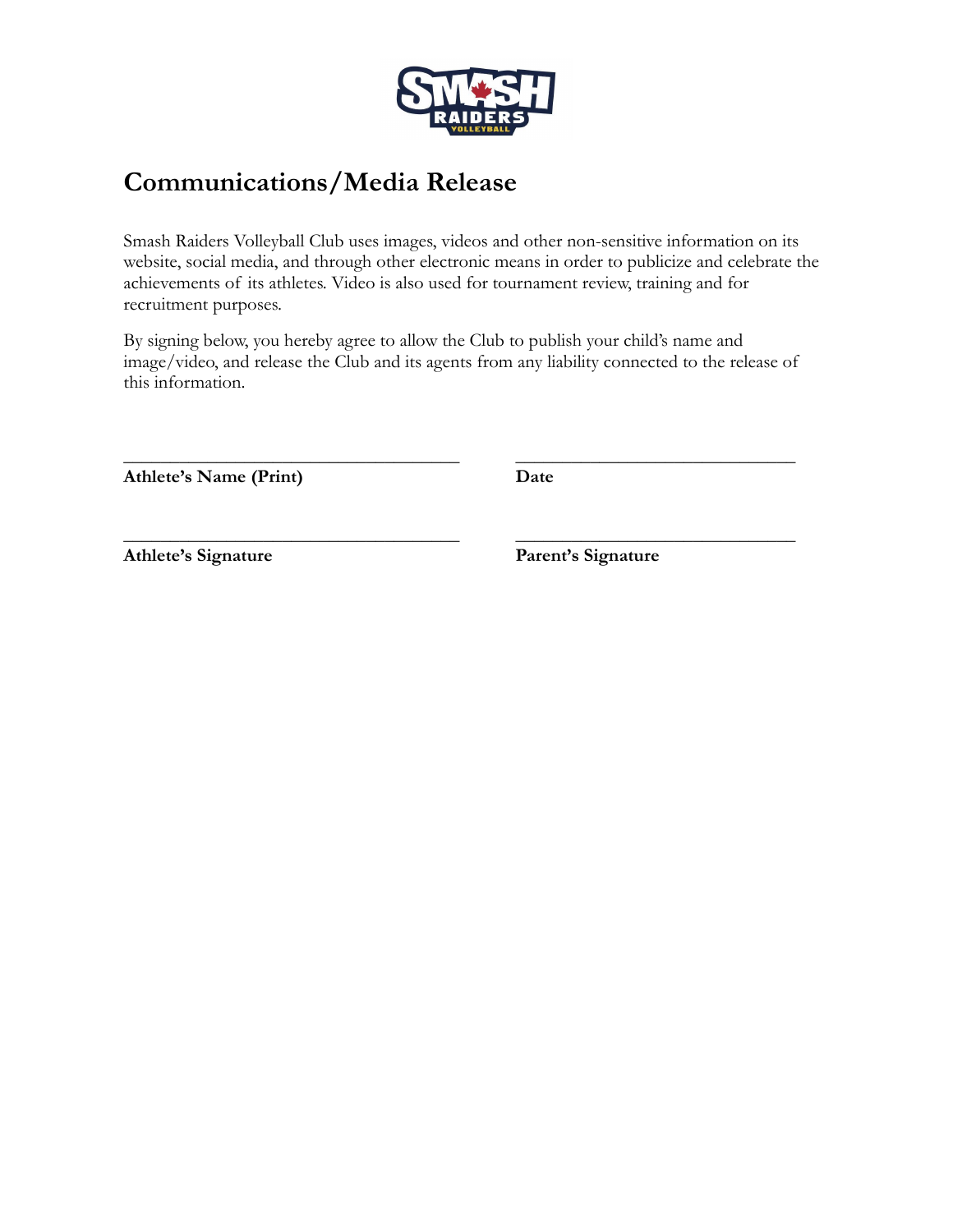

## <span id="page-11-0"></span>**Athlete Medical Information**

|                                              | DOB: $\qquad \qquad$                        |  |  |
|----------------------------------------------|---------------------------------------------|--|--|
| <b>CURRENT EMERGENCY CONTACT INFORMATION</b> |                                             |  |  |
|                                              |                                             |  |  |
|                                              | Mother's Cell No. _________________________ |  |  |
|                                              |                                             |  |  |
| Emerg. Contact Name                          |                                             |  |  |
| <b>MEDICAL INFORMATION</b>                   |                                             |  |  |

#### Note:

An annual medical examination is strongly recommended especially if there has been a recent illness/injury. Should the participant sustain an injury or contract an illness requiring medical attention during the competitive season it is the parent/guardian's responsibility to contact the coach with the information.

#### **If the items below do not apply please indicate NOT APPLICABLE**

- 1. If your athlete wears a medic alert bracelet, neck chain or card: Please specify what is written on it: First aid procedures in case of incident:
- 2. If your athlete is allergic to any drugs, foods, and/or medication please specify:
- 3. If your athlete takes any prescription drugs routinely, please specify with details:

\_\_\_\_\_\_\_\_\_\_\_\_\_\_\_\_\_\_\_\_\_\_\_\_\_\_\_\_\_\_\_\_\_\_\_\_\_\_\_\_\_\_\_\_\_\_\_\_\_\_\_\_\_\_\_\_\_\_\_\_\_\_\_\_\_\_\_\_\_\_

\_\_\_\_\_\_\_\_\_\_\_\_\_\_\_\_\_\_\_\_\_\_\_\_\_\_\_\_\_\_\_\_\_\_\_\_\_\_\_\_\_\_\_\_\_\_\_\_\_\_\_\_\_\_\_\_\_\_\_\_\_\_\_\_\_\_\_\_\_\_

4. What medication(s) should the athlete have on hand during practice/games?

\_\_\_\_\_\_\_\_\_\_\_\_\_\_\_\_\_\_\_\_\_\_\_\_\_\_\_\_\_\_\_\_ Who should administer the Medication?

- 5. Does your athlete require eyewear (lenses) to fully participate? Yes / No
- 6. Are there any other Medical/Physical conditions or information that may affect or limit participation that Club staff should be made aware?

\_\_\_\_\_\_\_\_\_\_\_\_\_\_\_\_\_\_\_\_\_\_\_\_\_\_\_\_\_\_\_\_\_\_\_\_\_\_\_\_\_\_\_\_\_\_\_\_\_\_\_\_\_\_\_\_\_\_\_\_\_\_\_\_\_\_\_\_\_\_\_\_\_\_\_\_\_\_\_\_\_\_\_\_\_\_\_\_\_\_\_\_\_\_\_\_

## **MEDICAL SERVICES AUTHORIZATION (OPTIONAL SIGNATURE TO PARTICIPATE)**

All reasonable efforts will be made by the Club to contact parents/guardians before any medical services are provided. In cases where contact is tried but not made I/we give consent to the Club to seek medical assistance to administer medical aid and care.

Signature of Parent/Guardian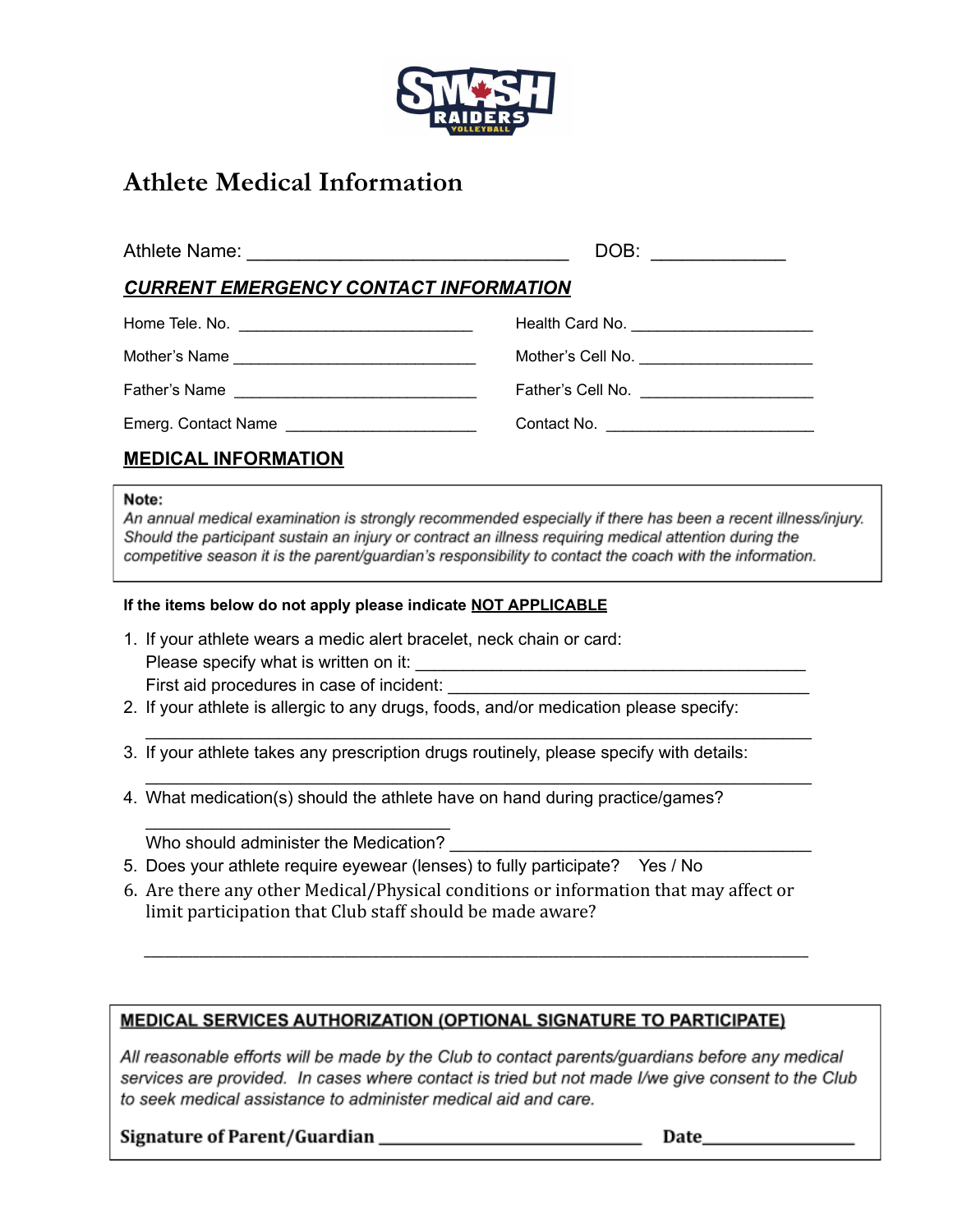

## <span id="page-12-0"></span>**Accident Insurance Program**

The Smash Raiders Volleyball Club (Club), as members of Ontario Volleyball Association (OVA), will endeavour to ensure that all activities undertaken by the Club are within the coverage of the OVA insurance program. The Club's Executive will make available to all coaches, players, parents/guardians and the operators of the facilities used for the club functions the details of the OVA insurance program policy. For more information regarding the OVA Insurance Policy see the OVA website at <https://www.ontariovolleyball.org/clubs> Insurance Summary.

The Club does not recommend, approve or take any responsibility for individual players or teams who participate in events or activities not covered by the Club insurance program. Where and when a team is participating in an event that is not covered by the OVA insurance policy proof of additional coverage must be provided to and approved by the Club Executive and the OVA.

## **Elements of Risk**

All sport related activities involve certain elements of risk. Accidents may occur while participating in these activities, injuries may range from overuse injuries (sprains, and strains) to orthopedic injuries, ligament damage, fractures to even more serious injuries. These injuries result from the nature of the activity and can occur without any fault on either the part of the participant, the Club or the facilities in which the activity took place. By choosing to participate in the activity, you are acknowledging and assuming the risk of injury occurring. Carefully following the instructions from our Coaching staff at all times and being physically fit to participate in the various activities can reduce the chance of an injury/accident occurring.

## **\*REQUIRED SIGNATURES FOR PARTICIPATION**

## **ACKNOWLEDGEMENT**

I/we have read the above and understand that participating in the above activity we are assuming the risks associated with doing so.

| <b>Signature of Participant</b> | Date |
|---------------------------------|------|
| Signature of Parent/Guardian    | Date |

## PERMISSION AND BEHAVIOUR AGREEMENT

I/we give permission for our child to participate as an athlete for the Smash Raiders Volleyball Club.

I/we agree to pay any damages that may be occasioned through the misconduct or carelessness of my daughter/ward to the person or property of any other party or parties.

Signature of Parent/Guardian

Date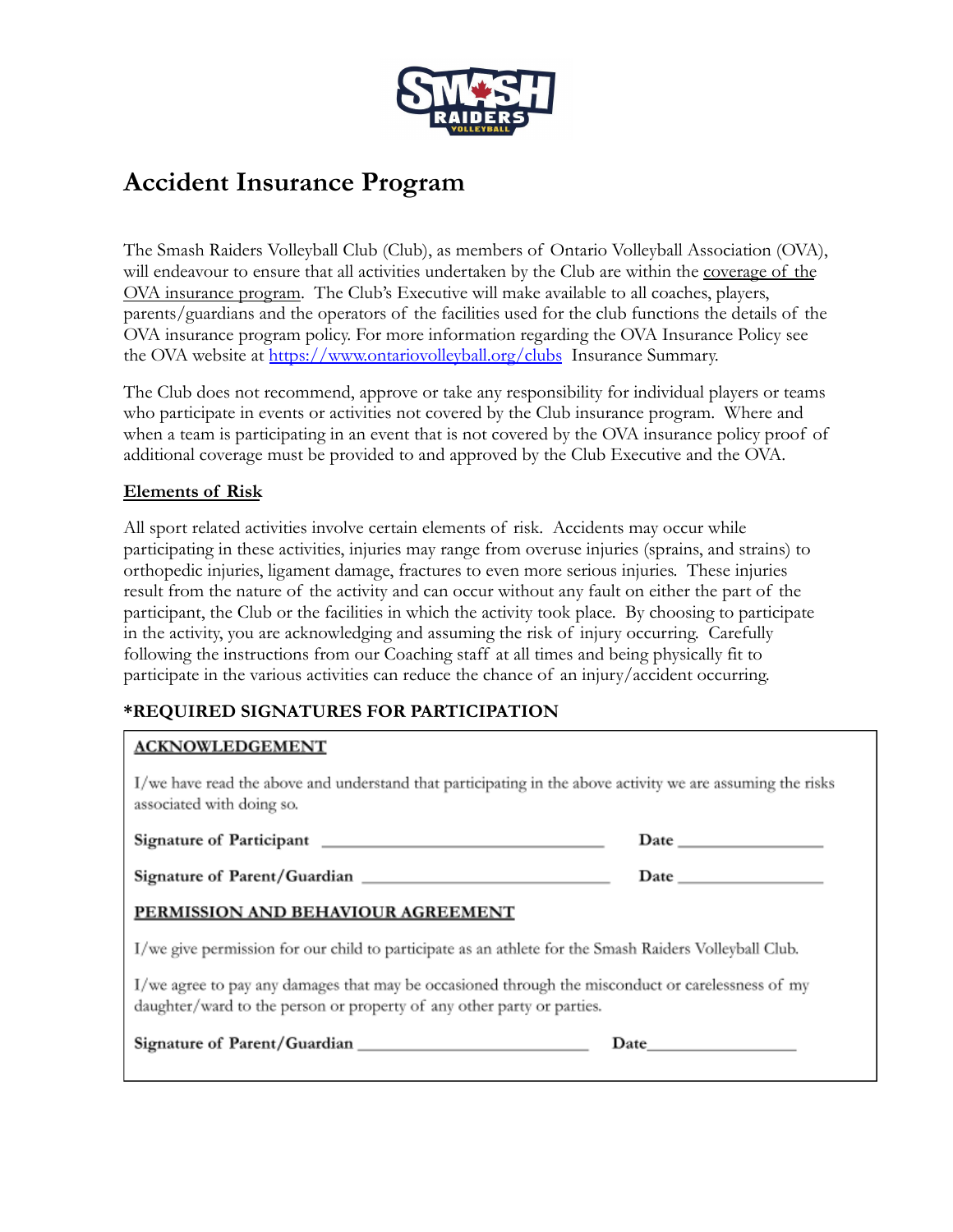

# <span id="page-13-0"></span>**Social Media Policy**

## **Policy**

The Smash Raiders Volleyball Club (SRVC) understands and respects an individual's right to freedom of speech. The purpose of this policy is to provide guidance for members' social media use, specifically regarding the direct discussion, reference or affiliation to the Smash Raiders Volleyball Club. Reference and affiliation, for the purposes of this policy refers but is not limited to, identification as a Smash Raider on social media sites, use of logo, photos, or videos, and/or the adornment of Smash Raiders Volleyball Club paraphernalia. Social media should be broadly understood for purposes of this policy to include social networking sites, websites, blogs, message boards, and other sites and services that permit users to share information with others in a contemporaneous manner.

## **Procedures**

The following principles apply to professional use of the website and social media on behalf of Smash Raiders Volleyball Club as well as personal use of social media when referencing or affiliating oneself with the Smash Raiders Volleyball Club.

- Members need to know and adhere to the Code of Conduct Athlete & Parent Commitments and SRVC Constitution, when using social media in reference to and when affiliating with the Smash Raiders Volleyball Club.
- Members should be aware of the effect their actions may have on their images, as well as Smash Raiders Volleyball Club's image. The information that members post or publish may be public information for a long time.
- Members should be aware that Smash Raiders Volleyball Club may observe content and information made available by members through social media. Members should use their best judgment in posting material that is neither inappropriate nor harmful to Smash Raiders Volleyball Club and its members. Members are responsible for any messages originating or replying from their phones or accounts.
- Although not an exclusive list, some specific examples of prohibited social media conduct include posting negative commentary about the SRVC or its members, content, or images that are defamatory, proprietary, or harassing.
- Members are not to publish, post or release any information that is considered confidential or not public. If there are questions about what is considered confidential, members should check with SRVC's President.
- Social media networks, blogs and other types of online content sometimes generate press and media attention. Members should refer these inquiries to the SRVC Media Committee or President.